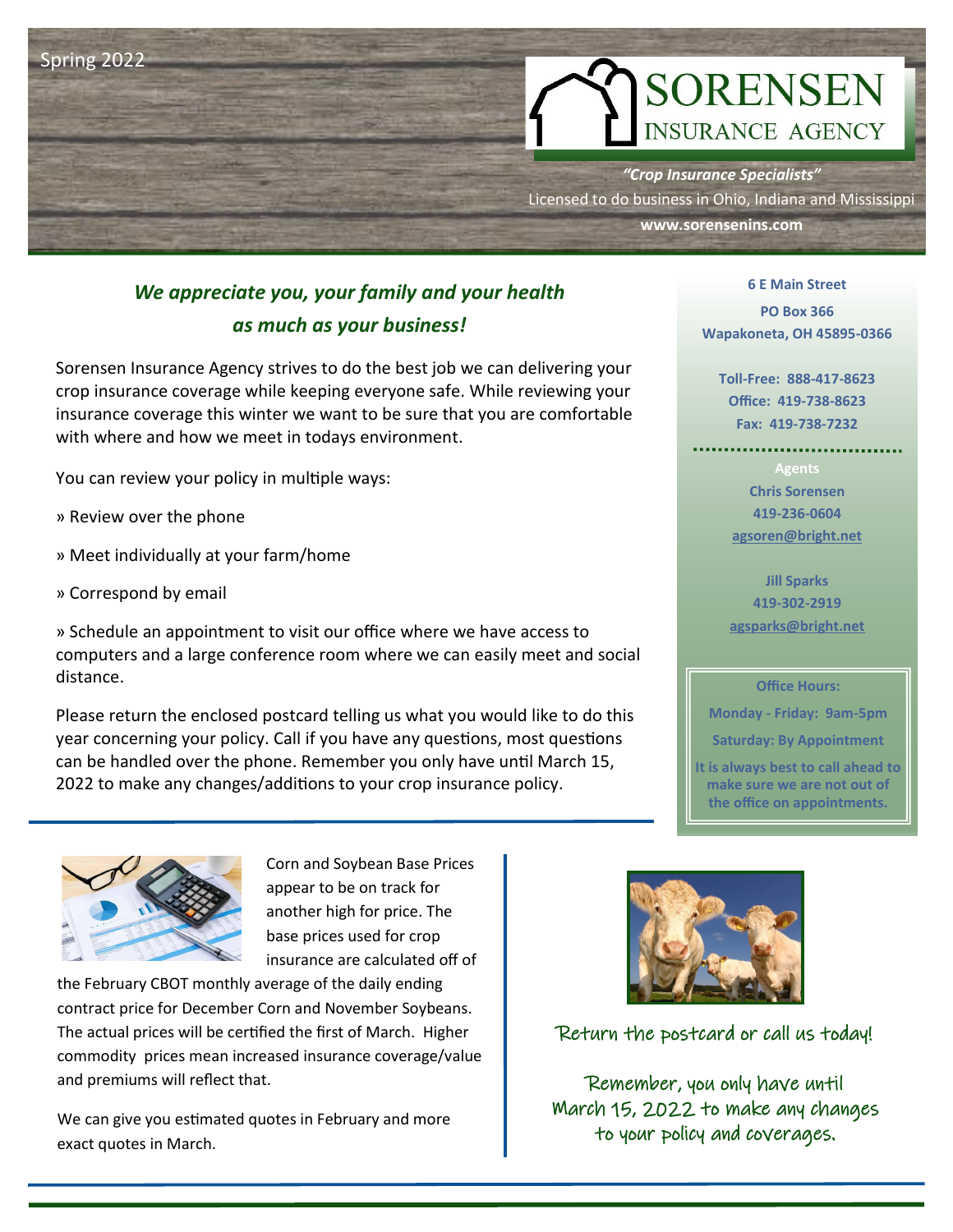

Every year on April 22, Earth Day marks the anniversary of the birth of the modern environmental movement in 1970. The Earth Day 2022 Theme is Invest In Our Planet.

*"There's a way to do it better — find it." – Thomas Edison* 



Ohio corn and soybean production increased in 2021 according to a final production report released by USDA's National Agricultural Statistics Service (NASS). Corn yield is estimated at a record high 193 bushels/acre, above 2020's 171.

On the soybean side, production increased to a record high with the average yield at 56.5 bushels over 2020's 54, which equates to the second highest on record.

Multi-Peril Crop Insurance in Ohio covers 7.2 million acres and provides \$3.3 billion in protection.

Top Crops covered in Ohio: Soybeans, Corn and Wheat

# **USDA Extending Crop Insurance Flexibility Amid Pandemic**

USDA Risk Management (RMA) has extended flexibilities to crop producers amid operations that have been hampered by the COVID-19 pandemic. Specifically, relief includes provisions for electronic notifications and signatures to be extended through June 30, 2022. Organic certification, replant selfcertifications and assignment of indemnity capabilities are extended through June 30, 2022. The continued flexibility will help producers leverage federal crop insurance programs better remotely, something that became of utmost importance when the COVID-19 pandemic began in early 2020.



# **Meetings for 2022**

**We will be glad to hold individual or small private meetings at our office or at a location of your choice. Call us to set up a date or return your postcard.** 

*REMINDER Replant notice must be made BEFORE you replant. Adjuster authorization is required. Call before you head to the field to replant.*

# PROTECTING CONFIDENTIAL INFORMATION

Identity theft is a common topic appearing in the news headlines today. RCIS, FMH, AgriSompo, ProAg, CRS and Sorensen Insurance Agency take the necessary precautions to protect the confidentiality of personal customer information such as social security numbers, tax identification numbers and production history.

> Sorensen Insurance Agency is an equal opportunity provider.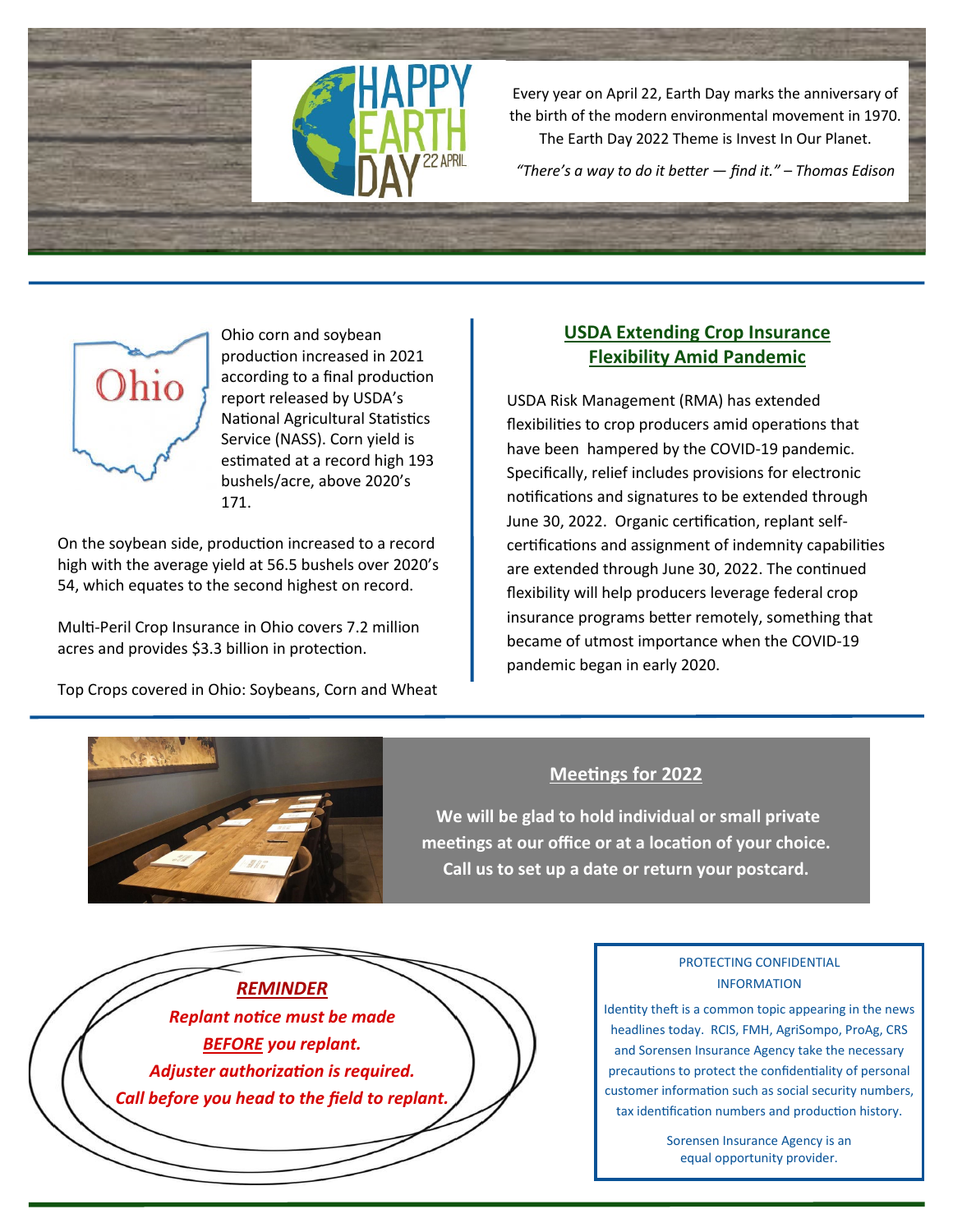

Original flavor!

### *What are you waiting for?*

## **Put the Top 5 RCIS Cutting‐edge Technologies for Producers to Work for You**

- 1. **Precision Ag**  RCIS Precision Farming Service Data upload through the RCIS Precision Farming portal, or directly from the RCIS FarmMaps mapping system, helps you during the busy planting and harvesting seasons. RCIS Precision Farming Service gives you the advantage of simplified data reporting, reduced paperwork, upload data securely to the RCIS portal or give it directly to your agent and integrates mapping into acreage reporting. There are a few different methods for sending data to agents, including uploading directly from Precision Ag devices or transferring data to a jump drive (secure is recommended) which a producer can either mail or deliver to your agent. Platforms currently supported: John Deere, Ag Leader, Trimble
- 2. **RCIS.com for Producers**  You can find crop insurance closing dates, policy document information, connect with your agent and even pay your bill all in one easy-to-access RCIS.com for Producers site.
- 3. **Mapping Services**  Producers can use the RCIS FarmMaps℠ web-based mapping tool anytime, anywhere through the RCIS.com for Producers site. This software is useful throughout the entire year, providing a visual representation of your fields and Farm Service Agency

data. FarmMaps℠ is based on GPS data and are easily accessed from mobile devices or online at RCIS.com for Producers and can be printed anytime you need them. As you harvest, maps can be used to make sure production lines up with the harvest monitors.

- 4. **Mobile** Producers rarely sit at their computers, but rather, you are outside, working and managing your farming operation. RCIS mobile services allow you to immediately gain access to important tools right from your mobile device. Sign documents, access maps and more. Save time this growing season by putting the technology available as an RCIS policyholder to work for your operation.
- 5. **Electronic Services**—Reduce paper clutter, keep documents all in one location and access them from anywhere with RCIS electronic services. Sign forms online and send them directly to your agent, saving time and postage. Hard copies can easily be printed off whenever necessary.

 Have questions or concerns? Give us a call for more information about how these technologies can benefit you and your operation.

#### **Online payment options for your crop insurance premiums**

All companies we represent have the option to make payments online, rather than mailing a check. Go online to check it out or if you need assistance give us a call and we can help.

ProAg - **www.proag.com**

Farmers Mutual Hail Insurance Company - **www.fmh.com**

Rural Community Insurance Services - **www.rcis.com** 

Crop Risk Services/CRS - **www.cropriskservices.com**